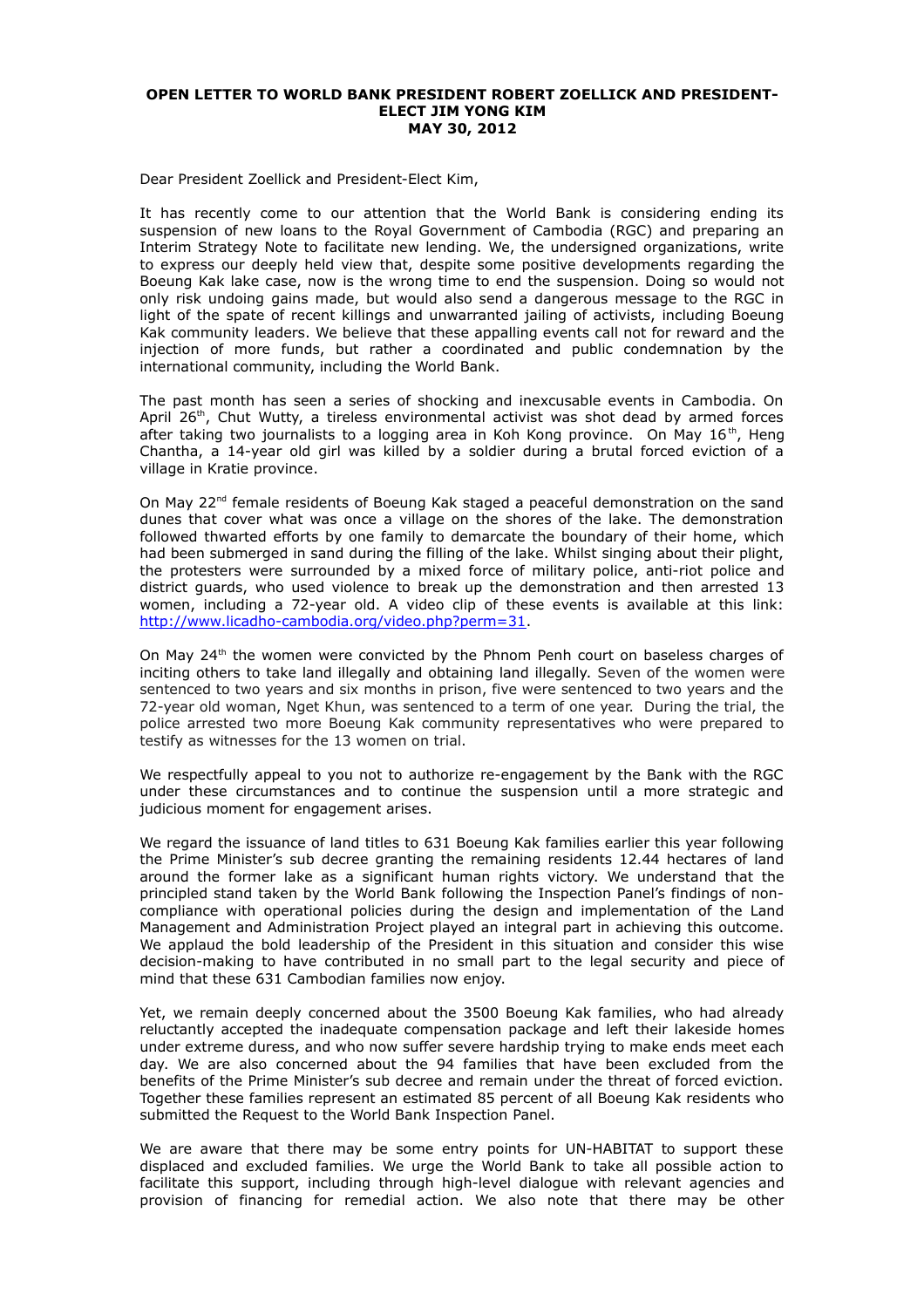organizations in a position to operationalize aspects of the Bank Management's January 2011 Action Plan, including financing measures that respond to the needs of tenure insecure and resettled communities from the Boeung Kak area (at para 76, Table 1). The Bank should not passively accept the lack of progress in supporting displaced and excluded groups to date as a fait accompli. Rather, it should proactively work to identify possible interlocutors to remedy harm done, and as Bank Management itself commits to do, "make every effort to implement the Action Plan" (at para 78). If necessary, this should entail the provision of unilateral Bank support to displaced families through a trust fund and administered through an NGO or other agency.

The community itself has appealed to you, President Zoellick, to ensure a fair resolution for the displaced and excluded families before the Bank provides any further financing to the RGC. The public statements made by Bank representatives in August 2011 have led the community to believe that this would be the case. We note that Country Director Annette Dixon stated at the time: "Until an agreement is reached with the residents of Boeung Kak Lake, we do not expect to provide any new lending to Cambodia."<sup>[1](#page-1-0)</sup>

The World Bank lending freeze provided a powerful boost to the community's five-year struggle, which has become an inspiration to marginalized communities throughout Cambodia facing dislocation from their homes, land and the natural resources that they depend upon for survival. We believe that re-engaging now, particularly following the unlawful arrest and imprisonment of Boeung Kak community leaders, would send a dangerous message of approval to the RGC and undermine the community's hope that they will not be left alone in their stand against the powerful forces of injustice.

Commitments made by the World Bank, either privately or publically, should not be reneged upon, or else the credibility of the Bank and its commitment to its safeguard policies and contractual requirements on borrowers to respect them will be seriously undermined. Conversely, we believe that if the Bank maintains the freeze until a comprehensive agreement is reached with the Requesters, and the brave human rights defenders of Boeung Kak Lake are released from prison, it will contribute immeasurably to the twin long-term goals of a more just and equitable Cambodian society and a more accountable World Bank.

Sincerely,

- 1. Accountability Counsel USA
- 2. ActionAid
- 3. Action for Environment and Community (AEC) Cambodia
- 4. Affiliated Network for Social Accountability (ANSA)-EAP Cambodia
- 5. AidWatch Australia
- 6. Aksi For Gender, Social and Ecological Justice Indonesia
- 7. American Center for Labor Solidarity/American Federation of Labor Congress of Industrial Organizations (ACILS/AFL-CIO) - Cambodia
- 8. Amnesty International Kenya Kenya
- 9. Asian Forum for Human Rights and Development
- 10. Bank Information Center (BIC) USA
- 11. Banteay Srei Cambodia
- 12. Bretton Woods Project UK
- 13. Building Community Voices (BCV) Cambodia
- 14. Business and Community Foundation India
- 15. Cambodia ASEAN Youth Future (CAM-ASEAN) Cambodia
- 16. Cambodian Alliance of Trade Unions (CATU) Cambodia
- 17. Cambodian Center for Human Rights Cambodia

<span id="page-1-0"></span><sup>1</sup> "World Bank blocks Cambodia loans amid Boeung Kak row," BBC News, August 9, 2011, available at:<http://www.bbc.co.uk/news/world-asia-pacific-14457573>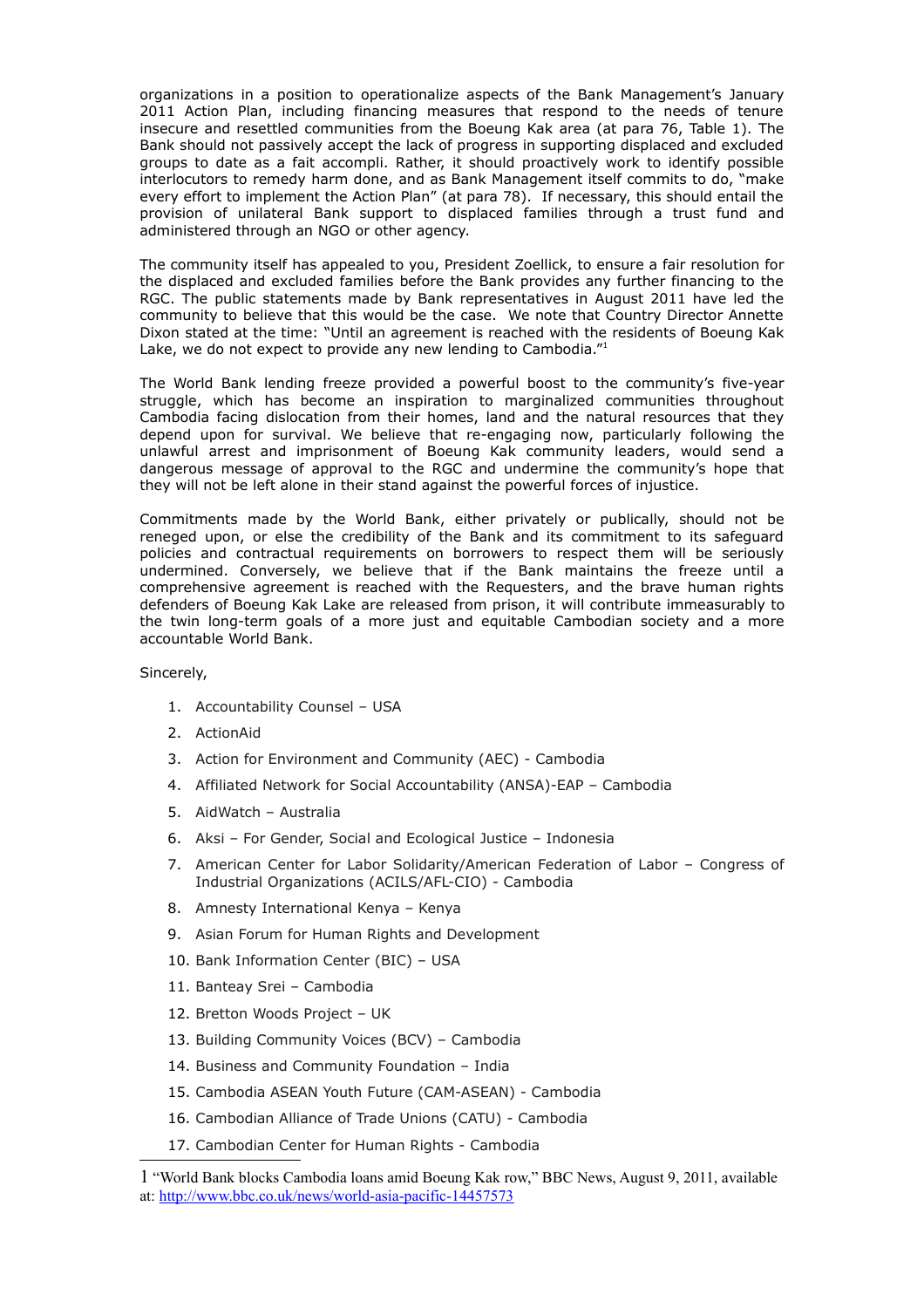- 18. Cambodian Defenders Project Cambodia
- 19. Cambodian Confederation of Unions (CCU) Cambodia
- 20. Cambodian Independent Teachers' Association (CITA) Cambodia
- 21. Cambodian Indigenous Youth Association Cambodia
- 22. Cambodian League For The Promotion And Defense Of Human Rights (LICADHO) Cambodia
- 23. Cambodian Watchdog Council (CWC) Cambodia
- 24. Castan Centre for Human Rights Law, Monash University Australia
- 25. CENCA Peru
- 26. Christian Aid United Kingdom
- 27. Christians for Social Justice Cambodia
- 28. Community Legal Education Center Cambodia
- 29. Community Organization Information Network (CONET) South Korea
- 30. Community Organization for People's Action (COPA) Thailand
- 31. Community Organization of the Philippines Enterprises Foundation (COPE) Philippines
- 32. Community Organizations Practitioners Association (COPA) Keyna
- 33. Community Organizers Multiversity (COM) Philippines
- 34. Community Peace-building Network Cambodia
- 35. CONAM Brazil
- 36. Coophabitat Dominican Republic
- 37. DanChurchAid Denmark
- 38. Development and Peace Canada
- 39. Diakonia Sweden
- 40. Economic and Social Rights Centre Kenya
- 41. Empowering Youth in Cambodia (EYC) Cambodia
- 42. Equitable Cambodia Cambodia
- 43. FEDVI Argentina
- 44. Fener-Balat-Ayvnsaray (FEBAYDER) –Turkey
- 45. FIAN Germany Germany
- 46. Focus on the Global South
- 47. Fongtil (The NGO Forum of Timor-Leste) Timor Leste
- 48. Forum Syd Sweden
- 49. Four Regions Slum Network (FRSN) Thailand
- 50. FOVELIC Peru
- 51. Gender and Development for Cambodia (GADC) Cambodia
- 52. Global Initiative for Economic, Social and Cultural Rights
- 53. Haburas Foundation Timor Leste
- 54. Heinrich Böll Stiftung Germany
- 55. Housing and Land Rights Network Habitat International Coalition (HIC)
- 56. Housing Rights Task Force Cambodia
- 57. Human Rights Advocates
- 58. Human Rights Alert India
- 59. Human Rights Law Centre Australia